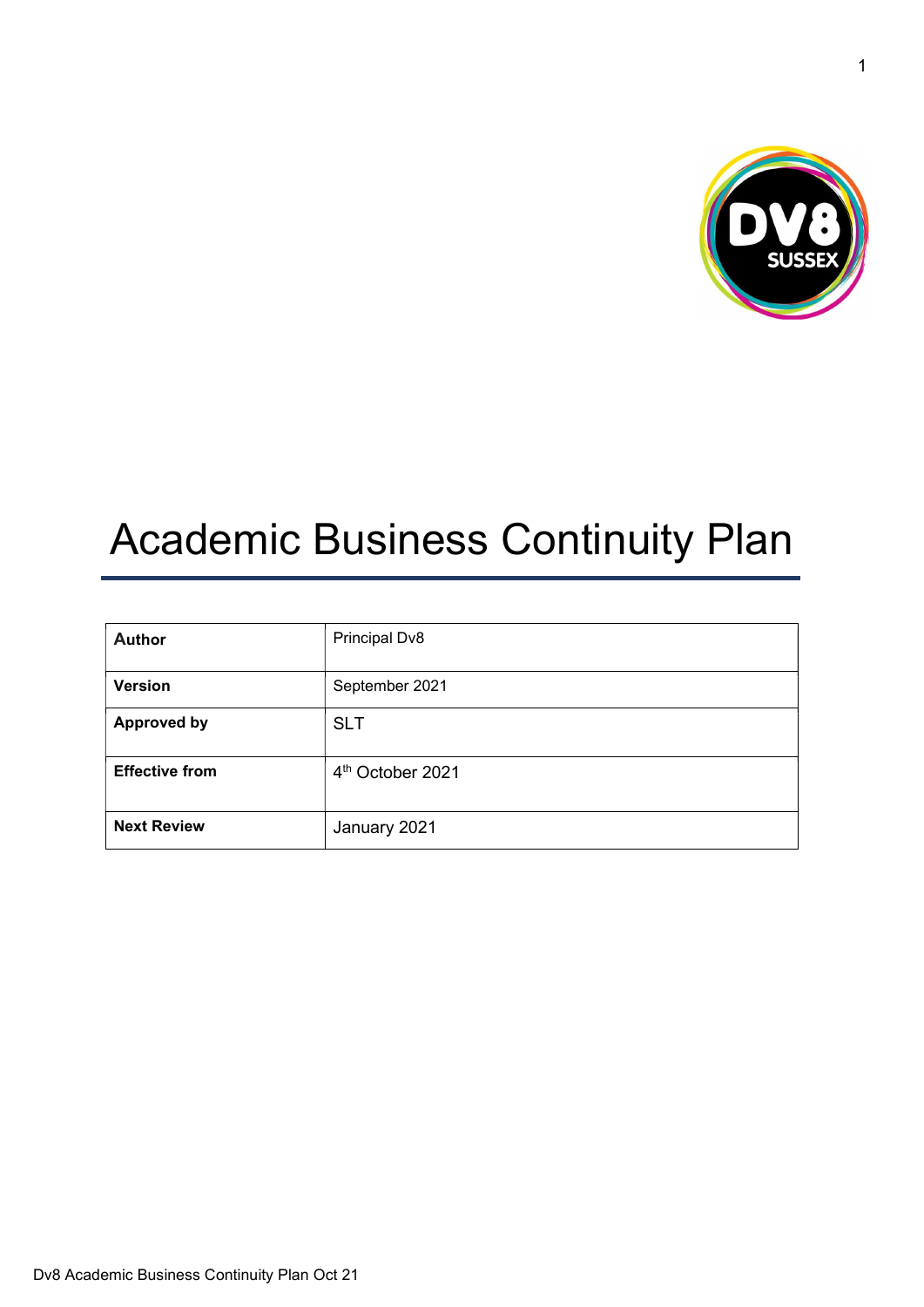## DV8 ACADEMIC BUSINESS CONTINUITY PLAN

#### 1. CONTEXT AND PURPOSE

- 1.1 This business continuity plan sets out the operational procedures to deal with the impact of a major incident, disaster or crisis, where the College may be required to close for a period of one week or more.
- 1.2 It applies to exceptional circumstances that impact significantly on teaching, learning and assessment and the overall student experience. Such circumstances may include a pandemic, terrorist activity, severe weather, fire, flood, other natural disaster, or any other major interruption.
- 1.3 The purpose of this plan is to ensure the continuity of learning where students and staff are unable to attend College campus.

## 2. STAFF COMMUNICATIONS

- 2.1 All staff are required to check and monitor their emails throughout the day, respond and take action as appropriate.
- 2.2 Information on how to access college systems and detailed information on key processes will be uploaded to a specific web page for all staff to access.
- 2.3 The senior team will continue to communicate with all staff via regular emails. In the event of the email system not working a message will be posted on the college website and on social media. The principal will then send a message to the rest of the senior team to cascade to their teams.
- 2.4 All managers are required to maintain their weekly schedule of meetings, wherever at all possible. This means that 1:1's, staff briefings and team meetings will continue, predominantly at their existing scheduled times. Please ensure your manager has the correct contact details for you.
- 2.5 All staff are required to check the website and social media frequently for core messages and updates.
- 2.6 All staff are expected to report any sickness as per the sickness policy. That is contact your line manager by telephone before your hour of work. This policy available within the staff handbook.

#### 3. PROFESSIONAL DEVELOPMENT

- 3.1 All staff are required to complete all mandatory training and any other modules that have been allocated. A Staff Development Schedule will be provided for further information.
- 3.2 Managers will set additional training and development activities relevant to the individuals or teams and further information on this will be available soon via normal communication channels (1:1's, team meetings, etc.).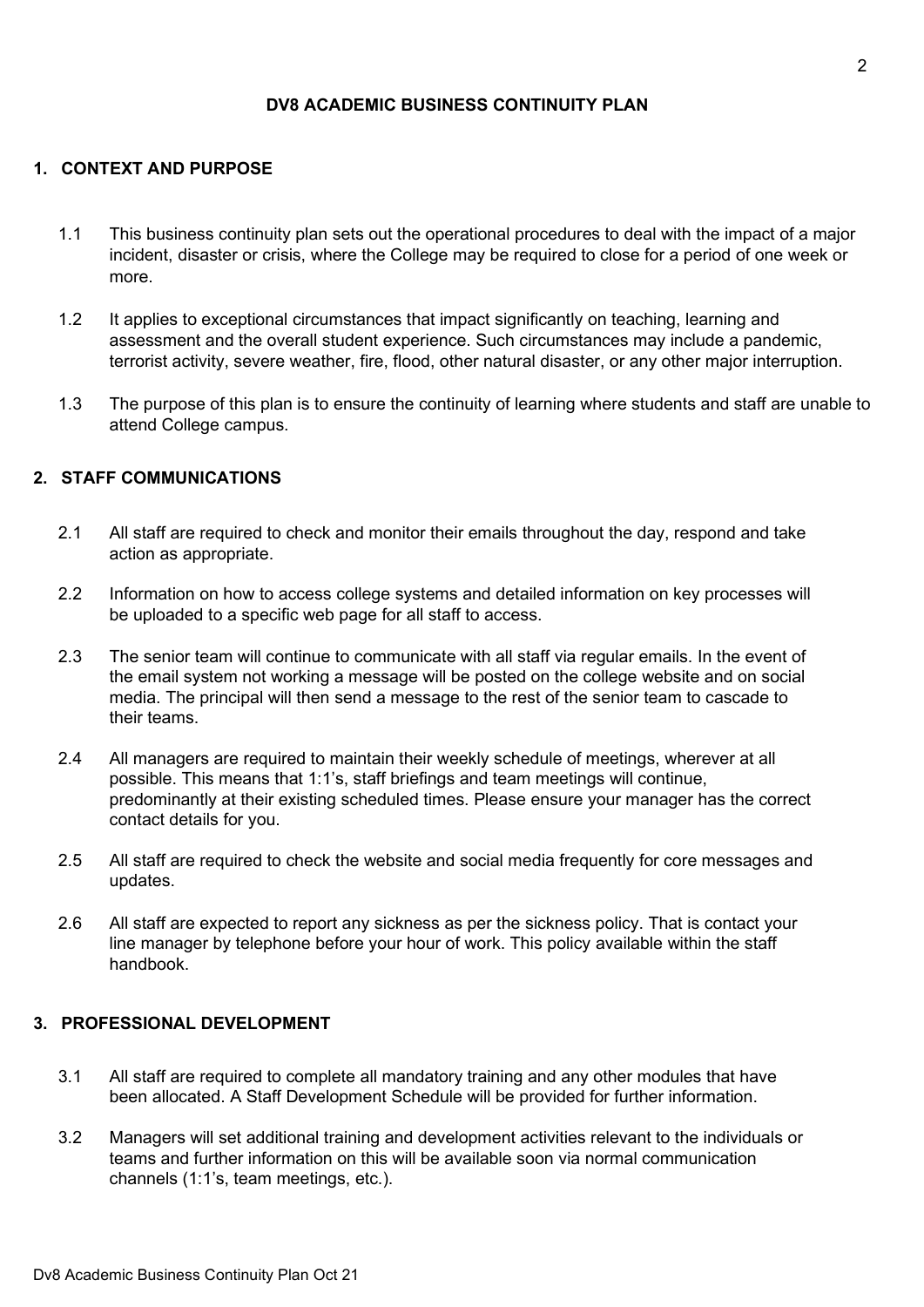3.3 Managers may set some additional reference material that staff will be required to read. This will be defined in the Staff Development Schedule and further details will be provided by line managers.

## 4. TEACHING, LEARNING AND ASSESSMENT

- 4.1 All teaching and support staff are responsible for uploading learning resources onto the appropriate virtual learning environment (e.g., Google Classrooms) for students to access remotely. Alternatively, all teaching and support staff are responsible for providing physical resources for students (e.g. workbooks, exam papers, etc.), where virtual learning environments are not available.
- 4.2 The senior team are required to monitor and review the quality of distance learning resources made available to students on a weekly basis. This will be predominantly done through scheduled 1:1's, along with additional audits.
- 4.3 Students should be directed to be working to their existing timetables to ensure as much continuity as possible. Academic tutors and tutors/teachers are responsible for communicating with their group(s) of students to ensure that students have an appropriate amount of work to complete in these slots, as well as directed study work for outside lessons. Examples could include an online learning activity, an assessment task, engaging in a discussion forum, completing a quiz, reading and responding to an extract etc.
- 4.4 Teaching staff should be available to communicate with students during the times when you would normally teach them. It is therefore necessary for all teachers to:
	- 4.4.1 Set tasks (streaming live at these times whenever possible).
	- 4.4.2 Set deadlines for tasks/activities/assignments, so the students have a clear time frame in which to complete the work.
	- 4.4.3 Set expectations around revision or independent learning. For example, research task for 1 hour
	- 4.4.4 Have a method to:
		- Check work completed by each student
		- Contact students who have not completed work
		- Mark completed work and feedback, either classroom, shared documents etc.
		- Keep records of tasks set and completion for each student
- 4.5 Teachers/tutors and academic tutors are responsible for tracking student progress during the closure period and must report any concerns or identified risks to their line manager immediately.
- 4.6 The senior team are required to monitor student engagement in distance learning activities and report participation rates to the relevant monitoring meetings. Engagement interventions will be reviewed by the principal, as appropriate.
- 4.7 Staff are required to complete progress reviews using Google Classroom during the scheduled windows. Student targets should also be reviewed and updated. Where possible, staff should have telephone or video conference conversations with students for one-to-one tutorials to ensure that students continue to make progress during the College closure.
- 4.8 Student Services Coordinators will continue to support curriculum areas in engaging students with their learning. The Attendance Panel should maintain regular contact with staff to review caseloads and impact. The capacity of this team will be increased, as opportunities arise.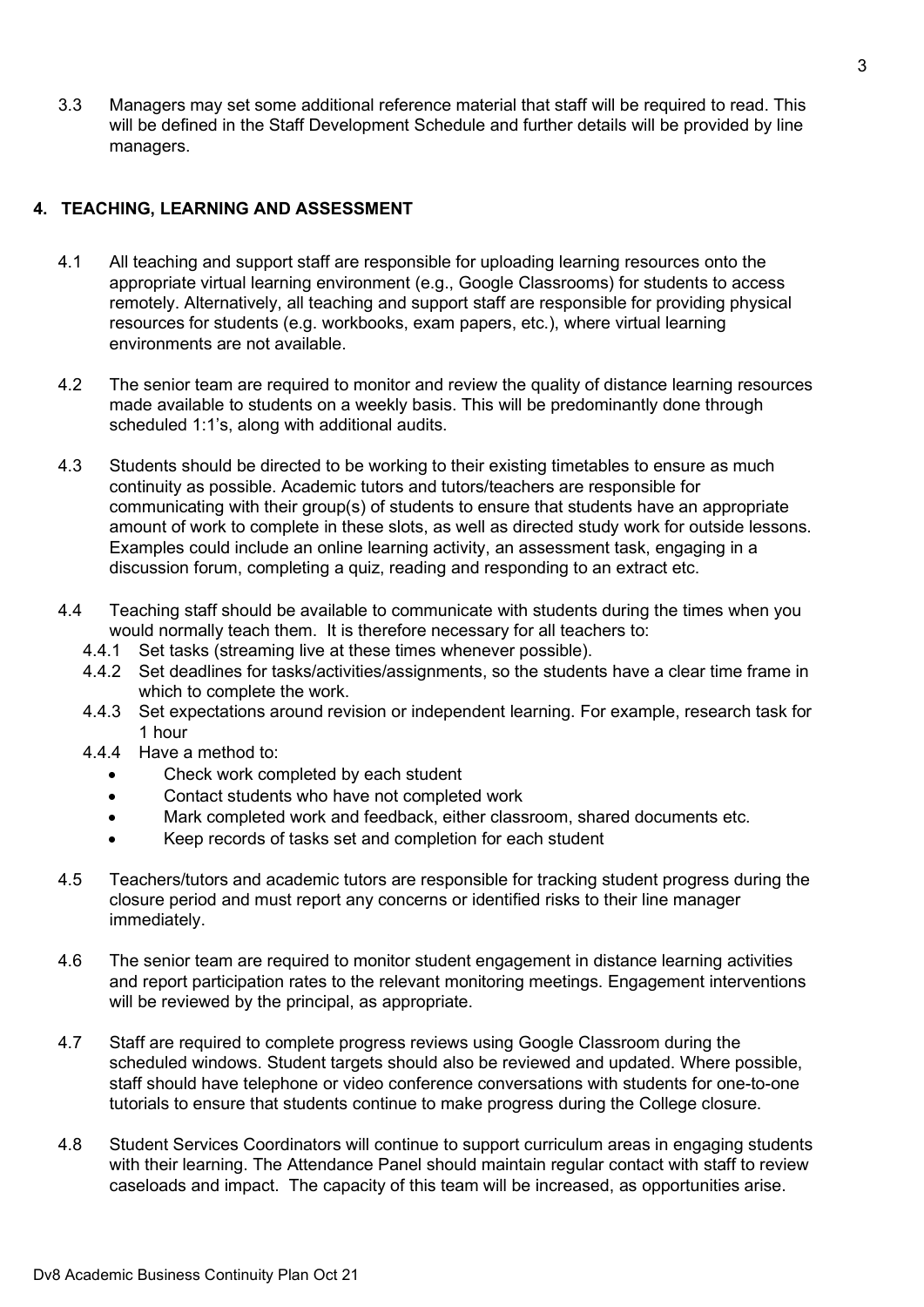- 4.9 Where possible, teaching staff should arrange online conferencing or webinars to engage students in their learning. This could take place via Office 365 Teams, Google classroom or Hangout, Skype, Zoom or other approved online platforms and applications.
- 4.10 Where possible, internal assessment activities should continue as scheduled within assessment plans. Electronic submissions of work should be encouraged to enable marking and feedback to continue as planned.
- 4.11 Formal external examinations that are scheduled to take place during a college closure period will need to be rearranged with the exams department. Any changes to exams must be communicated to all students as soon as possible to enable them sufficient preparation time.
- 4.12 All planned work placements and educational visits will be cancelled during a College closure period. Where possible visits may be rearranged once the College closure period has ended. This will be subject to obtaining approval from the principal.
- 4.13 Teachers and support staff should remind students that support services continue to be available remotely during any college closure period.

## 5. STUDENT SERVICES

#### SAFEGUARDING

- 5.1 The Safeguarding team will continue to monitor the safeguarding phone and emails. Students should contact the Safeguarding team if they have any concerns about their safety or need to report abuse.
- 5.2 Safeguarding officers will record any safeguarding concerns and manage their caseload remotely. Contact with students will be maintained and the team will liaise with any professional organisations as necessary.
- 5.3 The contact details for the safeguarding team remain the same during closure and reporting process for safeguarding concerns also remains the same.

## ADDITIONAL LEARNING SUPPORT (ALS)

5.4 ALS staff will maintain regular contact with students, including those with an Education, Health and Care Plan (EHCP), via email and phone or other means, to support students to complete set work and assessment activities. Caseloads will be determined by the relevant managers.

#### CAREERS ADVICE AND GUIDANCE

5.5 The Student Service Manager will continue to ensure that students can access careers advice and guidance via email and phone or other means.

#### 6. ACCESS ARRANGEMENTS

6.1 Where a staff member is unable to obtain access to IT equipment for remote working, they can request a laptop to loan from their line manager. Please note there is a limited number of laptops available but where possible requests will be accommodated.